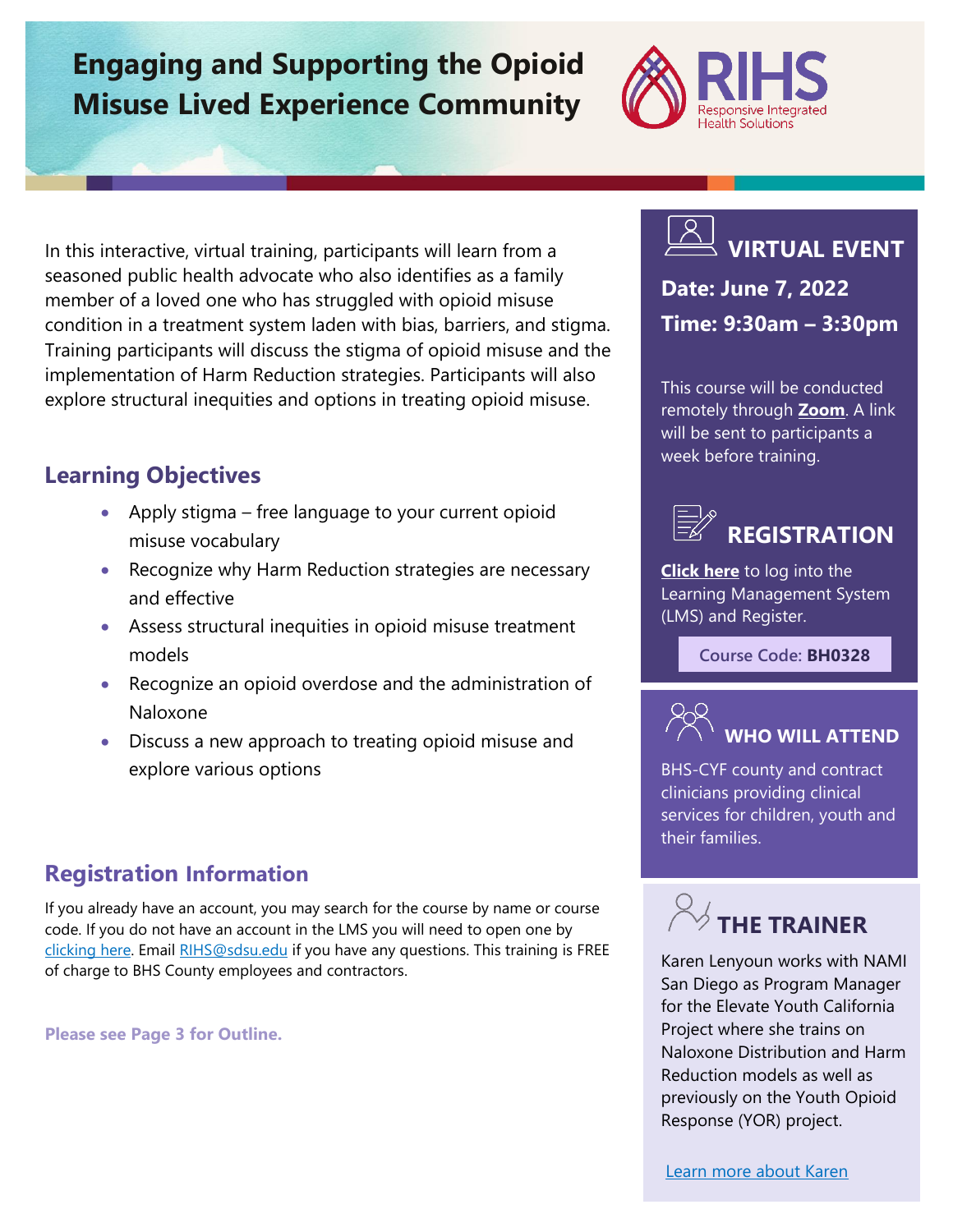**Thank you for your continued understanding about our need to put the safety of our staff, facilitators, and customers first.**

**Please review the COVID protocol for in-person trainings.**  [https://theacademy.sdsu.edu/a-message-to-our-stakeholders-and](https://theacademy.sdsu.edu/a-message-to-our-stakeholders-and-friends/)[friends/](https://theacademy.sdsu.edu/a-message-to-our-stakeholders-and-friends/)

**COVID Message and [In-person Training Protocol](https://theacademy.sdsu.edu/a-message-to-our-stakeholders-and-friends/)**

#### **ADA**

Please submit all requests for accommodations two weeks prior to the start of the training. The Academy for Professional Excellence is committed to creating an inclusive and welcoming environment that appreciates and builds on diversity. In accordance with the Americans with Disabilities Act (ADA) of 1990, and California Administrative Code Title 24, The Academy for Professional Excellence prohibits discrimination on the basis of a disability in employment, public services, transportation, public accommodations, and telecommunication services.

### **Continuing Education**

This course meets the qualifications for **5** hours of continuing education credit for LMFTs, LCSWs, LPPCs and/or LEPs as required by the California Board of Behavioral Sciences. The Academy for Professional Excellence is approved by the California Association of Marriage and Family Therapists to sponsor continuing education for LMFTs, LCSWs, LPCCs and LEPs, Provider #91928. The Academy for Professional Excellence is approved by the California Board of Registered Nursing, Provider # BRN CEP10014; CCAPP-EI, Provider # 1S-98-398-0822, and CAADE Provider # CP40 906 CH 0323 for **5** contact hours/CEHs. The Academy for Professional Excellence is approved by the American Psychological Association to sponsor continuing education for psychologists. The Academy for Professional Excellence maintains responsibility for this program and its content. CE certificates will be available for download 5 business days after course completion. Click here for information on how to [obtain](https://theacademy.sdsu.edu/programs/rihs/rihs-faq/)  [CE Certificates.](https://theacademy.sdsu.edu/programs/rihs/rihs-faq/) Click here for the [CE Grievance Procedure.](https://drive.google.com/file/d/10H4zN0gLatK2hP5SJpe0HTZkZpYm8GRj/view)

*Responsive Integrated Health Solutions (RIHS) is a County of San Diego Behavioral Health contracted program of the Academy for Professional Excellence, and a project of San Diego State University School of Social Work.*







**We create experiences that transform the heart, mind, and practice.**



**Visit us at [theacademy.sdsu.edu.](https://theacademy.sdsu.edu/)**